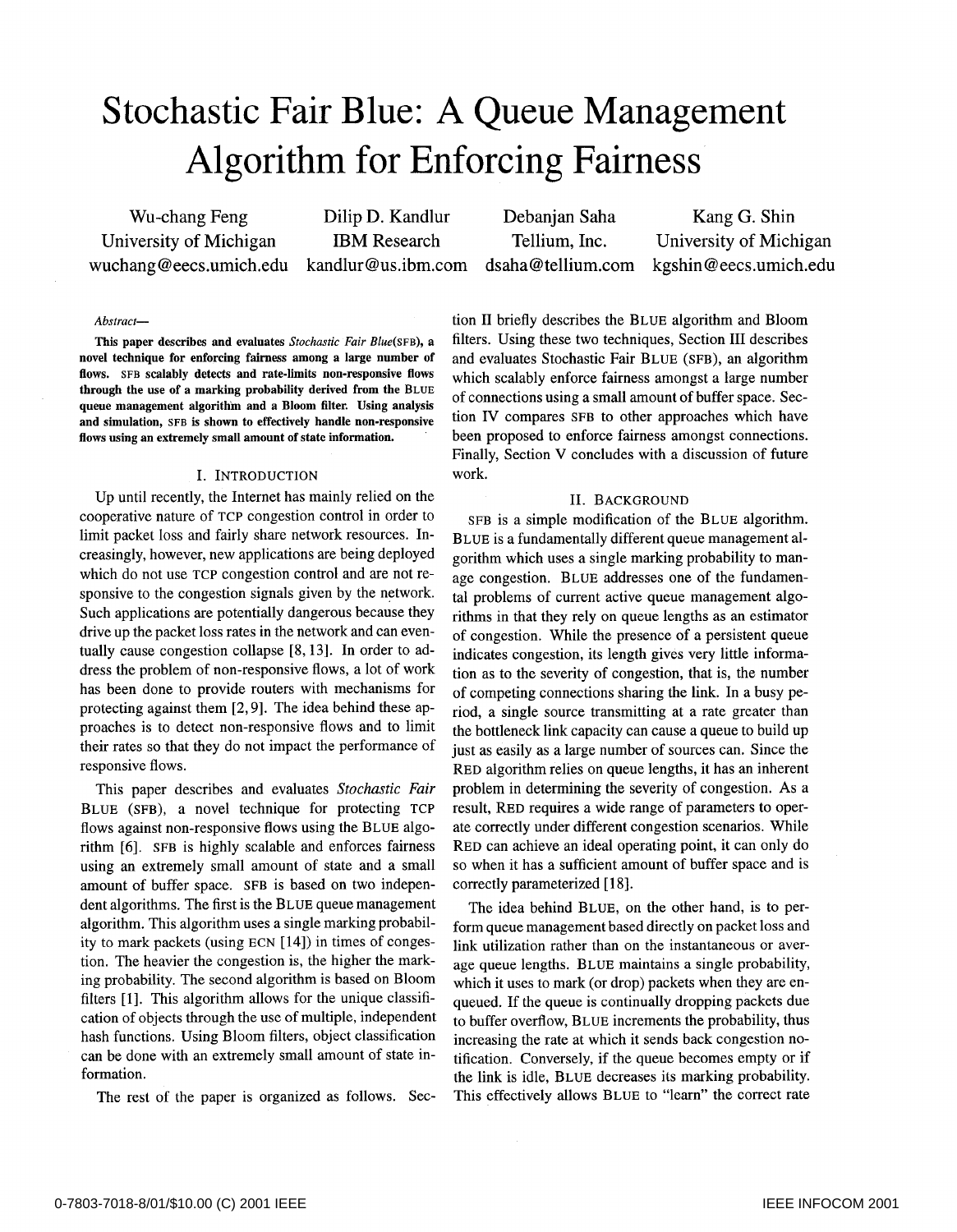| B[l][n]: L x N array of bins                 |
|----------------------------------------------|
| enque()                                      |
| Calculate hashes $h_0, h_1, , h_{L-1}$ ;     |
| Update bins at each level                    |
| for $i = 0$ to $L - 1$                       |
| if $(B[i][h_i].qlen > bin\_size)$            |
| $B[i][h_i]$ . $p_m$ += delta;                |
| Drop packet;                                 |
| else if $(B[i][h_i].qlen == 0)$              |
| $B[i][h_i].p_m = delta;$                     |
| $p_{min} = min(B[0][h_0].p_mB[L][h_L].p_m);$ |
| if $(p_{min} == 1)$                          |
| rate limit()                                 |
| else                                         |
| Mark/drop with probability $p_{min}$ ;       |

Fig. 1. SFB algorithm

it needs to send back congestion notification. BLUE has been shown to effectively manage congestion using an extremely small amount of buffer space [6].

SFB is an application of a Bloom filter to the BLUE algorithm. Bloom filters are commonly used in word processing software applications as an efficient means to do spell-checking. They are also used in web caches to efficiently determine the existence of an object in the cache. The idea behind Bloom filters is to use  $L$  levels of bins with each level containing  $N$  bins. For each level, an independent hash function is used to hash a particular object (URL string, English word, TCP/lP connection ID, etc.) into one of the  $N$  bins. Each object is then classified and identified by the bins it maps into in each level. Since an object can map into  $N$  possible values at each level, an object is identified by an L-tuple of numbers which range from 1 to N. This effectively gives the algorithm  $N^L$ unique "buckets" using  $L*N$  number of bins. One application of this filter is in spell checkers. Using sufficiently large values of  $L$  and  $N$ , the entire English dictionary is run through the Bloom filter. Each bin in this filter has a single bit. For each word in the dictionary, every bin that the word hashes into has its bit set to 1. When a document is then spell-checked, words which do not map into bins that are all 1 are flagged as incorrect.

# III. STOCHASTIC FAIR BLUE

#### A. The algorithm

SFB combines BLUE and Bloom filters to produce a highly scalable means to enforce fairness amongst flows

using an extremely small amount of state and a small amount of buffer space. Figure 1 shows the basic algorithm. SFB is a FIFO queueing algorithm that identifies and rate-limits non-responsive flows based on accounting mechanisms similar to those used with BLUE. SFB maintains  $N \times L$  accounting bins. The bins are organized in  $L$  levels with  $N$  bins in each level. SFB also maintains  $(L)$  independent hash functions, each associated with one level of the accounting bins. Each hash function maps a flow into one of the  $N$  accounting bins in that level. The accounting bins are used to keep track of queue occupancy statistics of packets belonging to a particular bin. This is in contrast to Stochastic Fair Queueing [11] (SFO) where the hash function maps flows into separate queues. Each bin in SFB keeps a marking/dropping probability  $p_m$ as in BLUE, which is updated based on bin occupancy. As a packet arrives at the queue, it is hashed into one of the  $N$  bins in each of the  $L$  levels. If the number of packets mapped to a bin goes above a certain threshold (i.e., the size of the bin),  $p_m$  for the bin is increased. If the number of packets drops to zero,  $p_m$  is decreased.

The observation which drives SFB is that a nonresponsive flow quickly drives  $p_m$  to 1 in all of the L bins it is hashed into. Responsive flows may share one or two bins with non-responsive flows, however, unless the number of non-responsive flows is extremely large compared to the number of bins, a responsive flow is likely to be hashed into at least one bin that is not polluted with nonresponsive flows and thus has a normal  $p_m$  value. The decision to mark a packet is based on  $p_{min}$ , the minimum  $p_m$  value of all bins to which the flow is mapped into. If  $p_{min}$  is 1, the packet is identified as belonging to a non-responsive flow and is then rate-limited. Note that this approach is akin to applying a Bloom filter on the incoming flows. In this case, the dictionary of messages or words is learned on the fly and consists of the 1P headers of the non-responsive flows which are multiplexed across the link. When a non-responsive flow is identified using these techniques, a number of options are available to limit the transmission rate of the flow. In this paper, flows identified as being non-responsive are simply limited to a fixed amount of bandwidth. This policy is enforced by limiting the rate of packet enqueues for flows with  $p_{min}$  values of 1. Figure 2(a) shows an example of how SFB works. As the figure shows, a non-responsive flow drives up the marking probabilities of all of the bins it is mapped into. While the TCP flow shown in the figure may map into the same bin as the non-responsive flow at a particular level, it maps into normal bins at other levels. Because of this, the minimum marking probability of the TCP flow is below 1.0 and thus, it is not identified as being non-responsive. On the other hand, since the minimum marking probability of the non-responsive flow is 1.0, it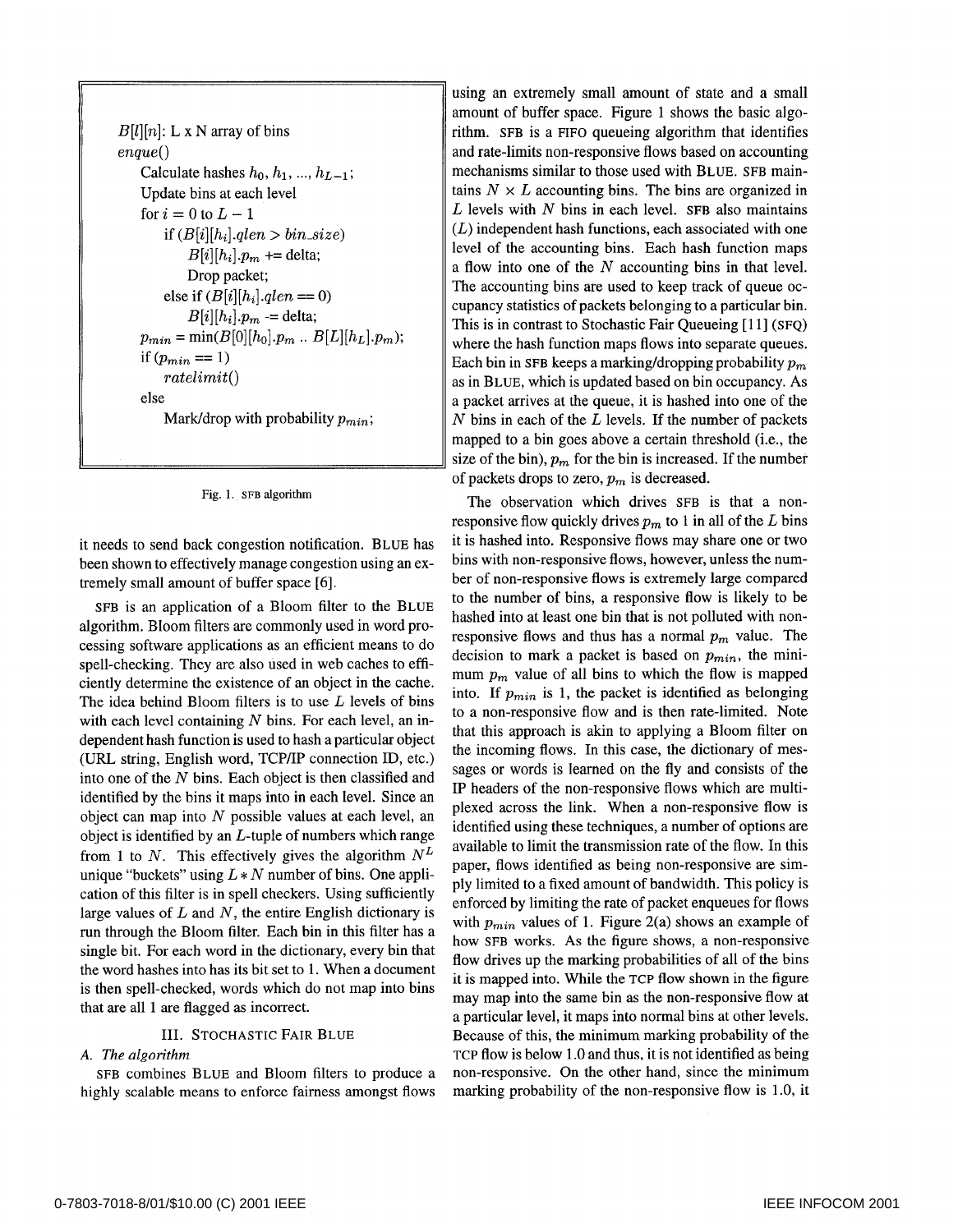

Fig. 2. SFB example and topology

| Packet Loss   |            | $2Mbs$ flow  |              |            |  |  |
|---------------|------------|--------------|--------------|------------|--|--|
| (Mbs)         | <b>SFB</b> | <b>RED</b>   | <b>SFRED</b> | <b>SFQ</b> |  |  |
| Total         | 1.86       | 1.79         | 3.10         | 3.60       |  |  |
| $2Mbs$ flow   | 1.85       | 0.03         | 0.63         | 1.03       |  |  |
| All TCP flows | 0.01       | 1.76         | 2.57         | 2.47       |  |  |
| Packet Loss   |            | $45Mbs$ flow |              |            |  |  |
| (Mbs)         | <b>SFB</b> | <b>RED</b>   | <b>SFRED</b> | <b>SFO</b> |  |  |
| Total         | 44.85      | 13.39        | 42.80        | 46.47      |  |  |
| $45Mbs$ flow  | 44.84      | 10.32        | 40.24        | 43.94      |  |  |
| All TCP flows | 0.01       | 3.07         | 2.56         | 2.53       |  |  |

TABLE I SFB LOSS RATES (ONE NON-RESPONSIVE FLOW)

is identified as being non-responsive and rate-limited.

Note that just as BLUE'S marking probability can be used in SFB to provide protection against non-responsive flows, it is also possible to apply Adaptive RED's  $max_p$ parameter to do the same [5]. In this case, a per-bin  $max_{p}$ value is kept and updated according to the behavior of flows which map into the bin. As with RED, however, there are two problems which make this approach ineffective. The first is the fact that a large amount of buffer space is required in order to get RED to perform well. The second is that the performance of a RED-based scheme is limited since even a moderate amount of congestion requires a  $max_p$  setting of 1. Thus, RED, used in this manner, has an extremely difficult time distinguishing between a non-responsive flow and moderate levels of congestion. In order to compare approaches, Stochastic Fair RED (SFRED) was also implemented by applying a Bloom filter to RED.

# B. Evaluation

Using ns, the SFB algorithm was simulated in the same network as in Figure 2(b) with the transmission delay of all of the links set to 10ms. The SFB queue is configured with  $200KB$  of buffer space and maintains two hash functions each mapping to 23 bins. The size of each bin is set to 13, approximately 50% more than  $\frac{1}{23}^r$ of the available buffer space. Note that by allocating more than  $\frac{1}{23}$ <sup>rd</sup> the buffer space to each bin, SFB effec tively "overbooks" the buffer in an attempt to improve statistical multiplexing. Notice that even with overbooking, the size of each bin is quite small. Since BLUE performs extremely well under constrained memory resources, SFB can still effectively maximize network efficiency. The queue is also configured to rate-limit nonresponsive flows to 0.16Mbs.

In the experiments, 400 TCP sources and one nonresponsive, constant rate source are run for 100 seconds from randomly selected nodes in  $(n_0, n_1, n_2, n_3, n_4)$  to randomly selected nodes in  $(n_5, n_6, n_7, n_8, n_9)$ . In one experiment, the non-responsive flow transmits at a rate of  $2Mbs$  while in the other, it transmits at a rate of  $45Mbs$ . Table I shows the packet loss observed in both experiments for SFB. As the table shows, for both experiments, SFB performs extremely well. The non-responsive flow sees almost all of the packet loss as it is rate-limited to a fixed amount of the link bandwidth. In addition, the table shows that in both cases, a very small amount of packets from TCP flows are lost. Table I also shows the performance of RED. In contrast to SFB, RED allows the nonresponsive flow to maintain a throughput relatively close to its original sending rate. As a result, the remaining TCP sources see a considerable amount of packet loss which causes their performance to deteriorate. SFRED, on the other hand, does slightly better at limiting the rate of the non-responsive flow, however, it cannot fully protect the TCP sources from packet loss since it has a difficult time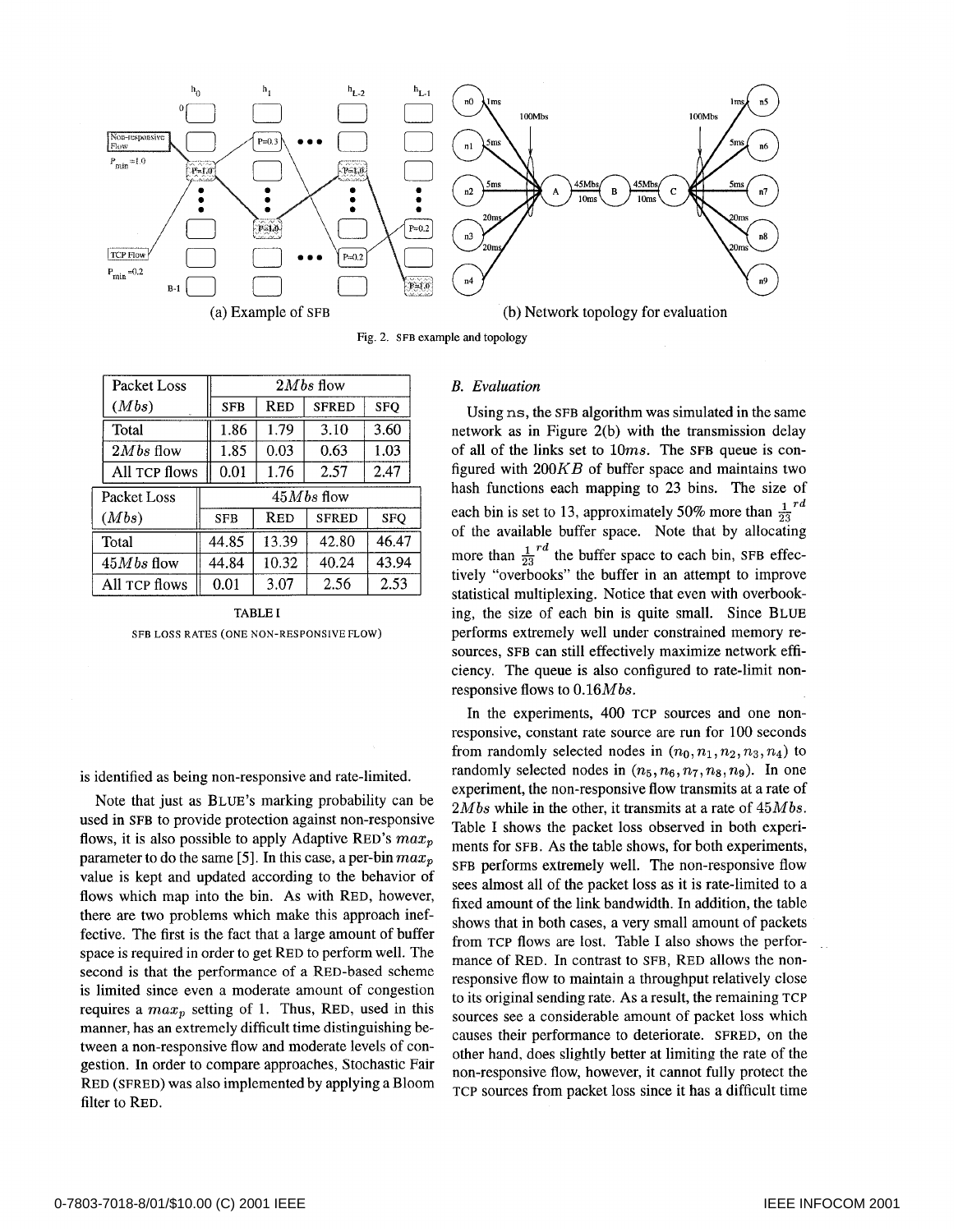discerning non-responsive flows from moderate levels of congestion. Finally, the experiments were repeated using SFQ with an equivalent number of bins (i.e., 46 distinct queues) and a buffer more than twice the size  $(414KB)$ , making each queue equally sized at  $9KB$ . For each bin in the SFQ, the RED algorithm was applied with  $min_{th}$  and  $max_{th}$  values set at  $2KB$  and  $8KB$ , respectively. As the table shows, SFQ with RED does an adequate job of protecting TCP flows from the non-responsive flow. However, in this case, partitioning the buffers into such small sizes causes a significant amount of packet loss to occur. Additional experiments show that as the amount of buffer space is decreased even further, the problem is exacerbated and the amount of packet loss increases considerably.

To qualitatively examine the impact that the nonresponsive flow has on TCP performance, Figure 3(a) plots the throughput of all 400 TCP flows using SFB when the non-responsive flow sends at a  $45Mbs$  rate. As the figure shows, SFB allows each TCP flow to maintain close to a fair share of the bottleneck link's bandwidth while the non-responsive flow is rate-limited to well below its transmission rate, In contrast, Figure 3(b) shows the same experiment using normal RED queue management. The figure shows that the throughput of all TCP flows suffers considerably as the non-responsive flow is allowed to grab a large fraction of the bottleneck link bandwidth. Figure 3(c) shows that while SFRED does succeed in ratelimiting the non-responsive flow, it also manages to drop a significant amount of packets from TCP flows. This is due to the fact that the lack of buffer space and the ineffectiveness of  $max_p$  combine to cause SFRED to perform poorly as described in Section III-A. Finally, Figure 3(d) shows that while SFQ with RED can effectively rate-limit the non-responsive flows, the partitioning of buffer space causes the fairness between flows to deteriorate as well. The large amount of packet loss can induce retransmission timeouts across a subset of flows which causes significant amounts of unfairness [12]. Thus, through the course of the experiment, a few TCP flows grab a disproportionate amount of the bandwidth while many of the flows receive significantly less than a fair share of the bandwidth across the link. In addition to this, SFQ with RED allows  $\frac{1}{46}$  the 400 flows to be mapped into the same queue as the non-responsive flow. Flows that are unlucky enough to map into this bin receive an extremely small amount of the link bandwidth. SFB, in contrast, is able to protect all of the TCP flows in this experiment.

## C. Limitations of SFB

While it is clear that the basic SFB algorithm can protect TCP-friendly flows from non-responsive flows without maintaining per-flow state, it is important to understand how it works and its limitations. SFB effectively uses L levels with N bins in each level to create  $N^L$  virtual buckets. This allows SFB to effectively identify a single non-responsive flow in an  $N^L$  flow aggregate using  $O(L*N)$  amount of state. For example, in the previous section, using two levels with 23 bins per level effectively creates 529 buckets. Since there are only 400 flows in the experiment, SFB is able to accurately identify and ratelimit a single non-responsive flow without impacting the performance of any of the individual TCP flows, As the number of non-responsive flows increases, the number of bins which become "polluted" or have  $p_m$  values of 1 increases. Consequently, the probability that a responsive flow gets hashed into bins which are all polluted, and thus becomes misclassified, increases. Clearly, misclassification limits the ability of SFB to protect well behaved TCP flows.

Using simple probabilistic analysis, Equation (1) gives a closed-form expression of the probability that a wellbehaved TCP flow gets misclassified as being nonresponsive as a function of number of levels (L), the number of bins per level (B), and the number of nonresponsive/malicious flows (M), respectively.

$$
p = [1 - (1 - \frac{1}{B})^M]^L
$$
 (1)

In this expression, when  $L$  is 1, SFB behaves much like SFQ. The key difference is that SFB using one level is still a FIFO queueing discipline with a shared buffer while SFQ has separate per-bin queues and partitions the available buffer space amongst them.

Using the result from Equation  $(1)$ , it is possible to optimize the performance of SFB given a priori information about its operating environment, Suppose the number of simultaneously active non-responsive flows can be estimated  $(M)$  and the amount of memory available for use in the SFB algorithm is fixed  $(C)$ . Then, by minimizing the probability function in Equation (1) with the additional boundary condition that  $L \times N = C$ , SFB can be tuned for optimal performance. To demonstrate this, the probability for misclassification across a variety of settings is evaluated. Figure 4 shows the probability of misclassifying a flow when the total number of bins is fixed at 90 and 900. In these figures, the number of levels used in SFB along with the number of non-responsive flows are varied. As the figures show, when the number of nonresponsive flows is small compared to the number of bins, the use of multiple levels keeps the probability of misclassification extremely low. However, as the number of nonresponsive flows increases past half the number of bins present, the single level SFB queue affords the smallest probability of misclassification. This is due to the fact that when the bins are distributed across multiple levels, each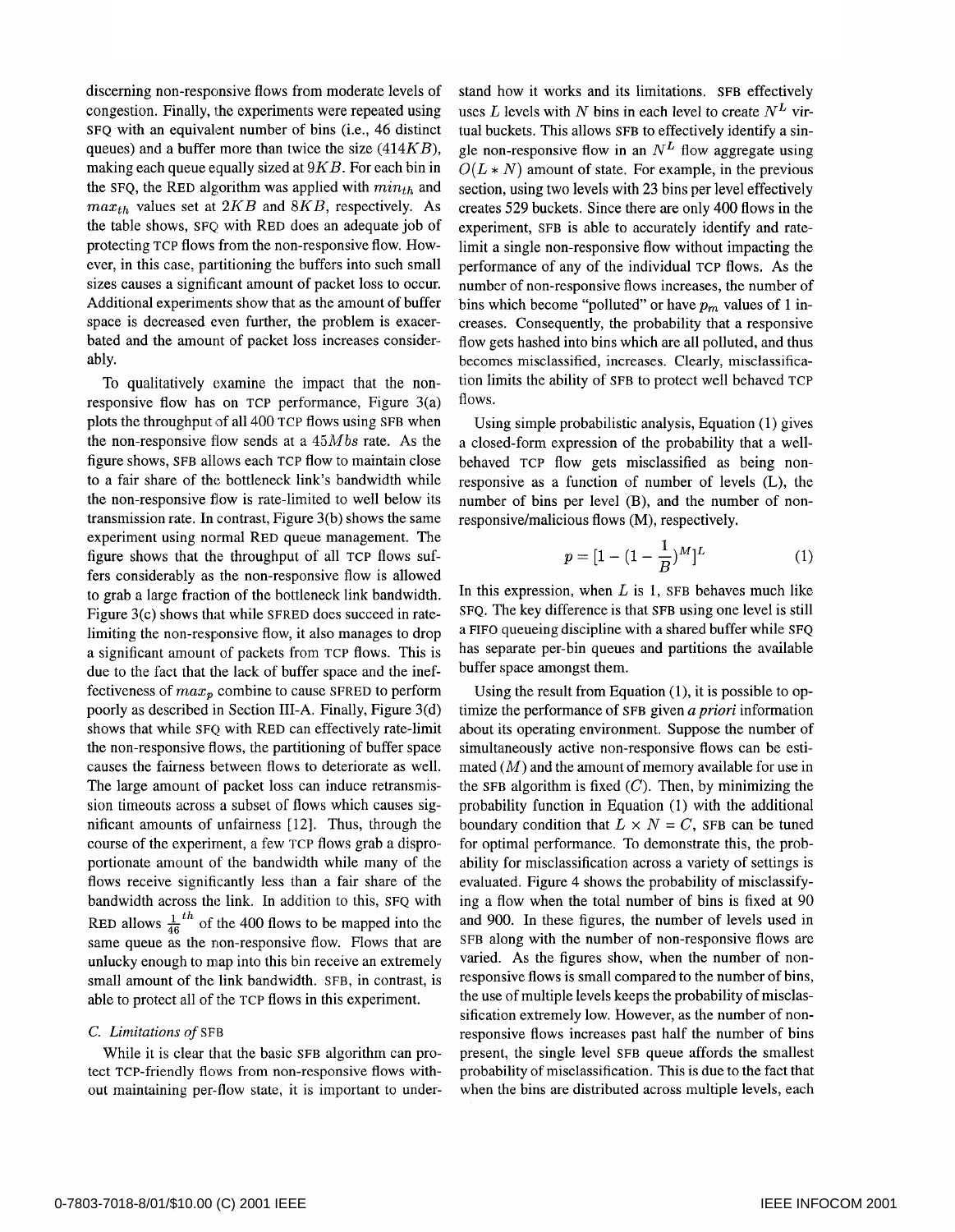

example, using a single level SFB queue with 90 bins, ing a two-level SFB queue with each level containing 45

non-responsive flow pollutes a larger number of bins. For a single non-responsive flow pollutes only one bin. Us-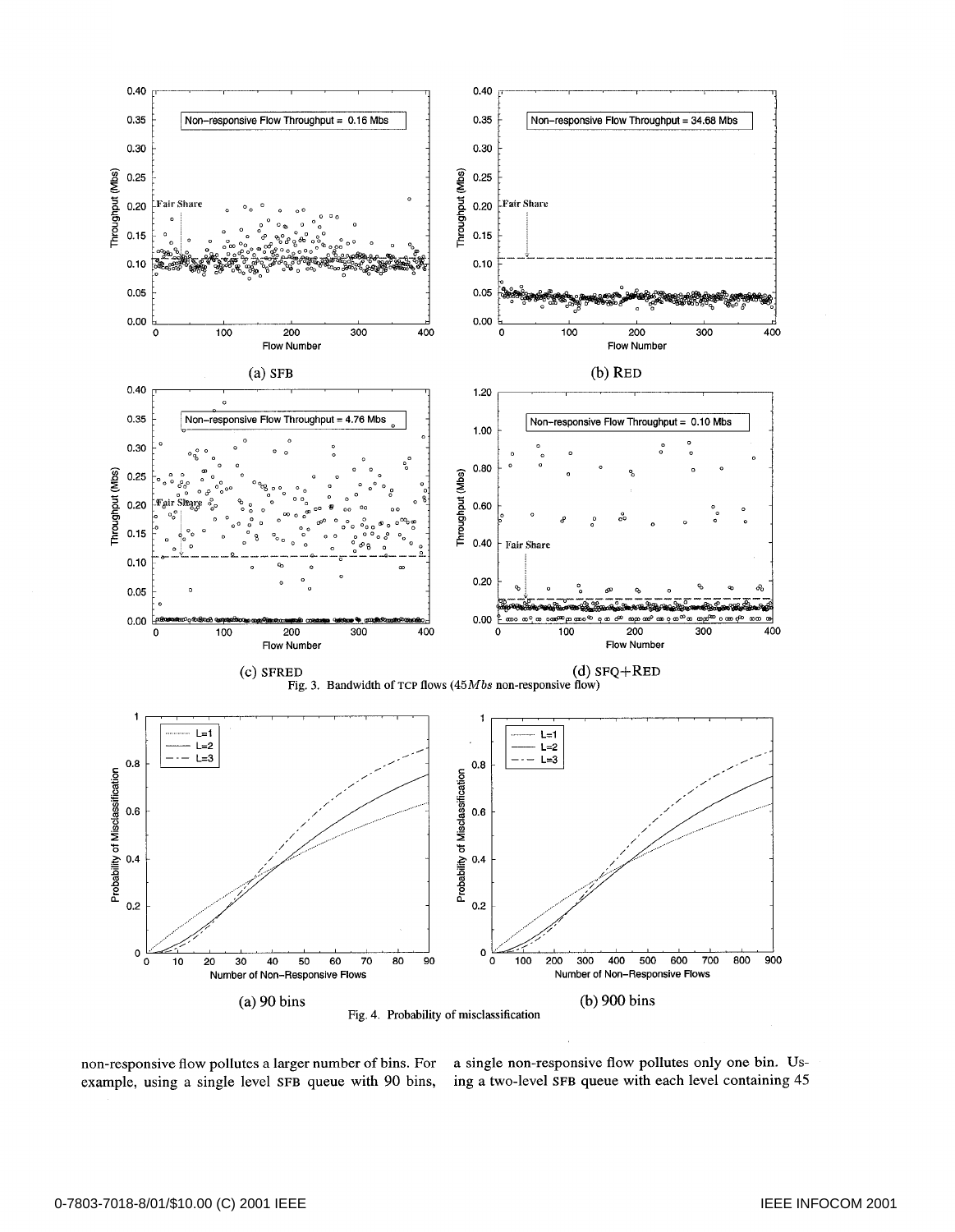bins, the number of effective bins is  $45 \times 45$  (2025). However, a single non-responsive flow pollutes two bins (one per level). Thus, the advantage gained by the two-level SFB queue is lost when additional non-responsive flows are added, as a larger fraction of bins become polluted compared to the single-level situation.

To examine the performance degradation of SFB as the number of non-responsive flows increases, Figure 5 shows the bandwidth plot of the 400 TCP flows when 4 and 8 non-responsive flows are present. In these experiments, each non-responsive flow transmits at a rate of  $5Mbs$ . As Equation (1) predicts, in an SFB configuration that contains two levels of 23 bins, 2.65% of the TCP flows (11) are misclassified when 4 non-responsive flows are present, Similarly, when 8 non-responsive flows are present, 8.96% (36) of the TCP flows are misclassified. When the number of non-responsive flows approaches N, the performance of SFB deteriorates quickly as an increasing number of bins at each level becomes polluted. In the case of 8 non-responsive flows, approximately 6 bins or one-fourth of the bins in each level are polluted. As the figure shows, the number of misclassified flows matches the model quite closely. Note that even though a larger number of flows are misclassified as the number of non-responsive flows increases, the probability of misclassification in a two-level SFB still remains below that of SFQ or a single-level SFB. Using the same number of bins (46), the equation predicts that SFQ and a single-level SFB misclassify  $8.42\%$  of the TCP flows (34) when 4 nonresponsive flows are present and  $16.12\%$  of the TCP flows (64) when 8 non-responsive are present.

## D. SFB with moving hash finctions

In this section, two basic problems with the SFB algorithm are addressed. The first, as described above, is to mitigate the effects of misclassification. The second is to be able to detect when non-responsive flows become responsive and to reclassify them when they do.

The idea behind SFB with moving hash functions is to periodically or randomly reset the bins and change the hash functions. A non-responsive flow will continually be identified and rate-limited regardless of the hash function used. However, by changing the hash function, responsive TCP flows that happen to map into polluted bins will potentially be remapped into at least one unpolluted bin. Note that this technique effectively creates virtual bins across time just as the multiple levels of bins in the original algorithm creates virtual bins across space. In many ways the effect of using moving hash functions is analogous to channel hopping in CDMA [17] systems. It essentially reduces the likelihood of a responsive connection being continually penalized due to erroneous assignment into polluted bins.

| Packet Loss $(Mbs)$ | $10 - 30s$ | $30 - 50s$ | $50 - 70s$ |
|---------------------|------------|------------|------------|
| <b>TCP Flows</b>    | 0.402      | 0.358      | 0.260      |
| Non-responsive      | 4.866      | 4.849      | 4.898      |
| Oscillating         | 4.871      | 0.025      | 4.845      |
| Total               | 10.139     | 5.232      | 10.003     |

TABLE 11 SFB LOSS RATES (OSCILLATING FLOW EXPERIMENT)

To show the effectiveness of this approach, the idea of moving hash functions was applied to the experiment in Figure 5(b). In this experiment, 8 non-responsive flows along with 400 responsive flows share the bottleneck link. To protect against continual misclassification, the hash function is changed every two seconds. Figure 6(a) shows the bandwidth plot of the experiment. As the figure shows, SFB performs fairly well. While flows are sometimes misclassified causing a degradation in performance, none of the TcP-friendly flows are shut out due to misclassification. This is in contrast to Figure 5 where a significant number of TCP flows receive very little bandwidth.

While the moving hash functions improve fairness across flows in the experiment, it is interesting to note that every time the hash function is changed and the bins are reset, non-responsive flows are temporarily placed on "parole". That is, non-responsive flows are given the benefit of the doubt and are no longer rate-limited. Only after these flows cause sustained packet loss, are they identified and rate-limited again. Unfortunately, this can potentially allow such flows to grab much more than their fair share of bandwidth over time. For example, as Figure 6(a) shows, non-responsive flows are allowed to consume 3.85Mbs of the bottleneck link. One way to solve this problem is to use two sets of bins. As one set of bins is being used for queue management, a second set of bins using the next set of hash functions can be warmed up. In this case, any time a tlow is classified as non-responsive, it is hashed using the second set of hash functions and the marking probabilities of the corresponding bins in the warmup set are updated. When the hashes are switched, the bins which have been warmed up are then used. Thus, non-responsive flows are rate-limited right from the beginning. Figure 6(b) shows the performance of the double buffered moving hash. The algorithm effectively controls the bandwidth of the non-responsive flows and affords the TCP flows a very high level of protection.

One of the advantages of the moving hash function is that it can quickly react to non-responsive flows which become TcP-friendly. In this case, changing the hash bins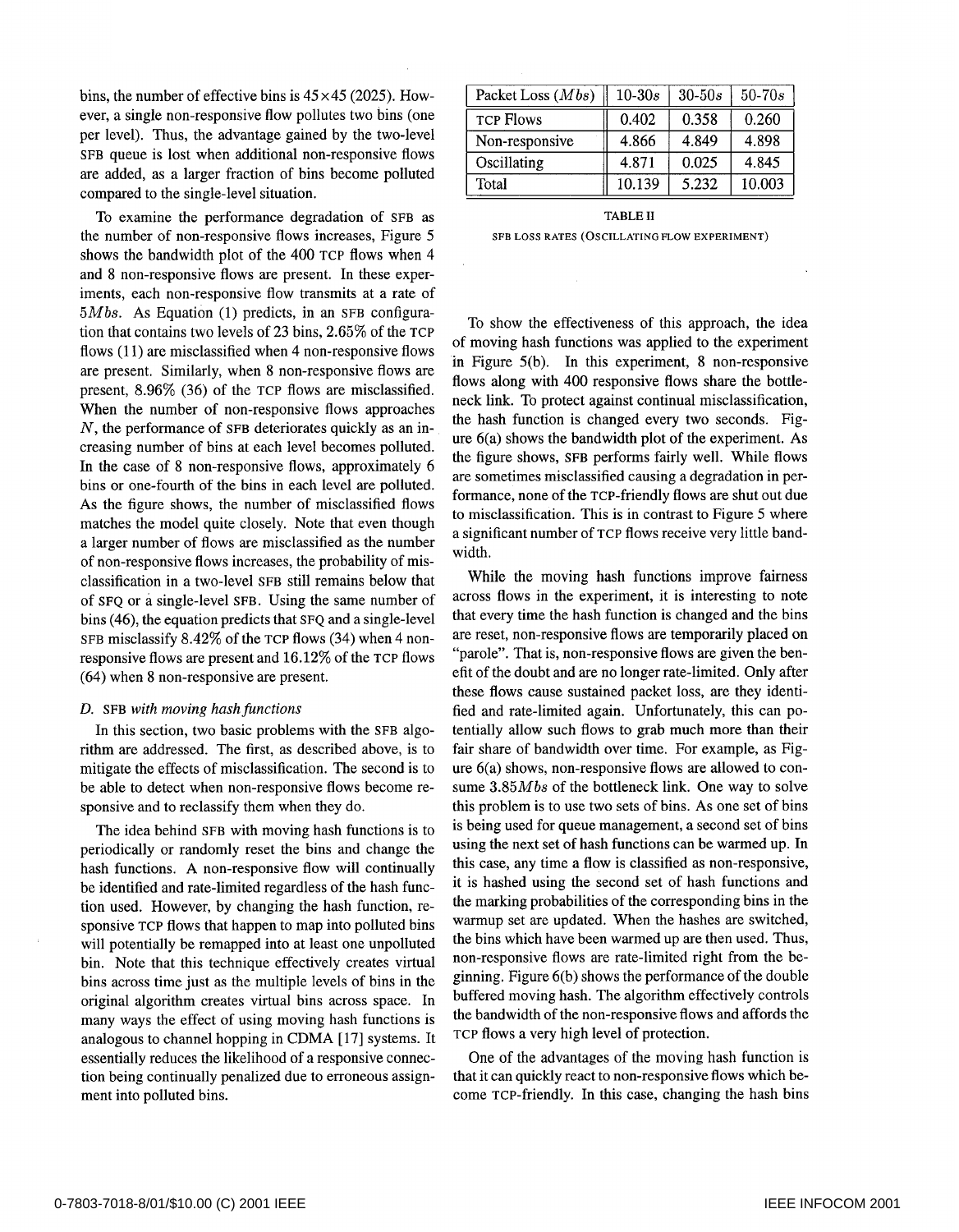



 $0.00 \frac{1}{0}$ 

 $0.10$ 

0.05

o 100 200 300 400

0.00 **C**<br>0.00 **C**<br>0 100 200 300 400

 $0.10$ 

0.05

Fig. 7, Bandwidth of TCP flows (One non-responsive, one oscillating flow)

places the newly reformed flow out on parole for good high rate, is it again rate-limited. To show this, an adbehavior. Only after the flow resumes transmitting at a ditional experiment was run using the same experimental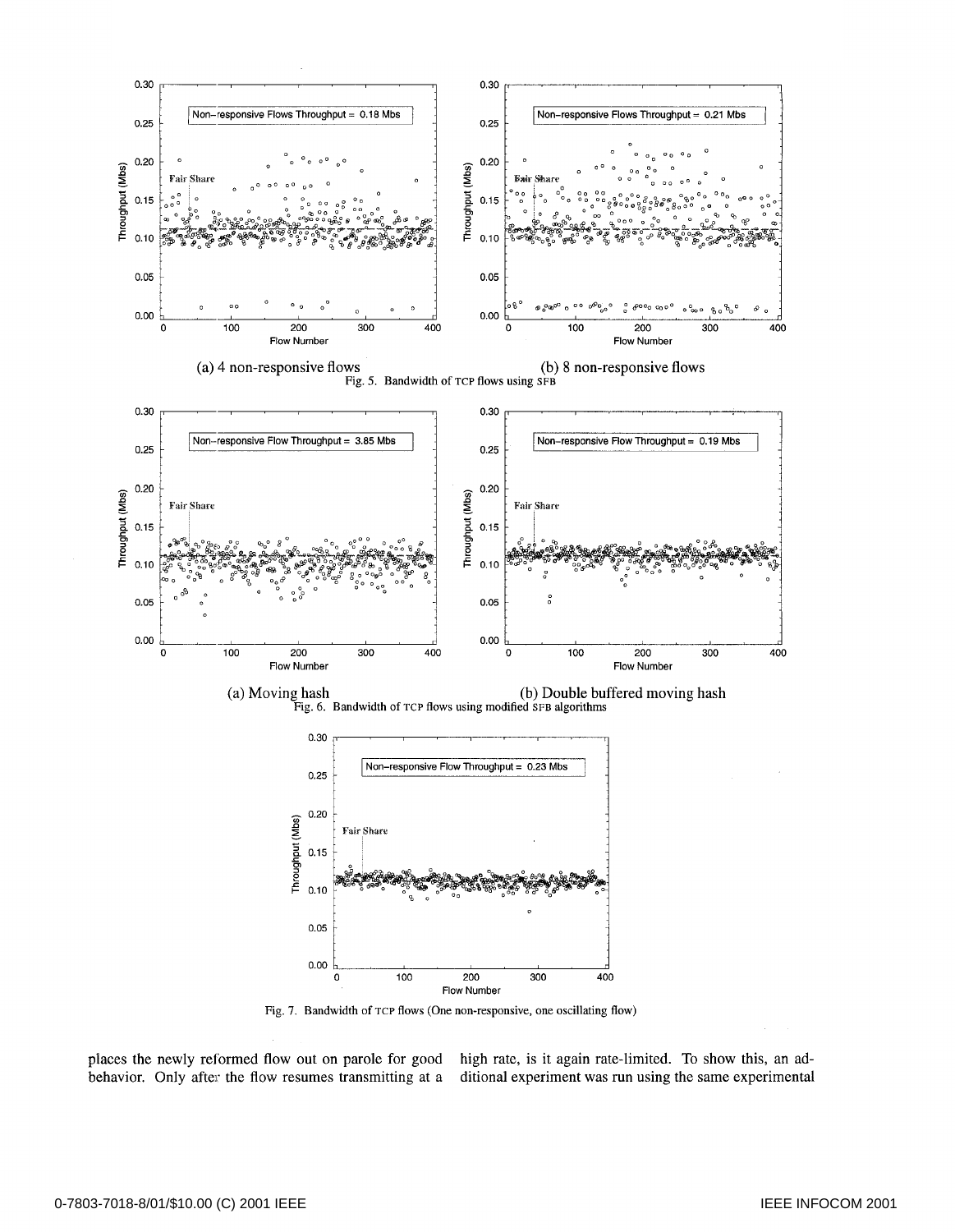setup as above. In this experiment, one non-responsive flow with a transmission rate of  $5Mbs$  and one oscillating flow is run between network endpoints. The oscillating flow transmits at  $5Mbs$  from  $t = 10s$  to  $t = 30s$  and from  $t = 50s$  to  $t = 70s$ . At all other times, the flow transmits at  $0.10Mbs$ , approximately a fair share of the bottleneck link. Table II shows the packet loss rates in the experiment. As the table shows, the first non-responsive flow sees a sustained packet loss rate throughout the experiment which effectively limits its throughput to well below its transmission rate. The table also shows that when the second flow transmits at  $5Mbs$ , it observes a sustained packet loss rate as a large fraction of its packets are dropped by the queue. When the second flow cuts its transmission rate to a fair share of the link's bandwidth, it is reclassified and a very small fraction of its packets are dropped. Finally, the table shows that all 400 TCP flows see a minimal amount of packet loss throughout the experiment. Figure 7 shows the bandwidth plot for the TCP flows in the experiment. As shown in the figure, SFB protects the TCP flows from the non-responsive flows, thus allowing them to maintain close to a fair share of the bottleneck link.

# E. Round-trip time sensitivity

The previous experiments with SFB use a network topology in which all of the connections have approximately the same round-trip time. When a large number of connections with varying round-trip times are used with SFB, fairness between flows can deteriorate. It has been shown that TCP connections with smaller roundtrip times can dominate the bandwidth on the bottleneck link since their window increases are clocked more frequently. When a small number of such connections are present, SFB can mitigate this problem somewhat. Similar to the non-responsive flow cases above, TCP connections with small round-trips slowly drive the marking probability of their bins higher. Thus, when  $p_{min}$  is calculated, they receive a larger fraction of congestion notification. However, when a large number of TCP flows with varying round-trip times are present, this mechanism breaks down just as SFB breaks down with a large number of non-responsive flows.

Figure 8 shows the performance of RED and SFB using the original network shown in Figure 2(b). Using this network, 400 sources are randomly started between network end points. As the figure shows, both RED and SFB show biases towards connections with smaller round-trip times. However, since all of the flows still use TCP, the amount of unfairness between flows is limited.

#### IV. COMPARISON TO OTHER APPROACHES

SFB provides one particular solution for identifying and rate-limiting non-responsive flows, thereby enforcing fairness. This section compares SFB to other related approaches.

# A. RED with Penalty Box

The RED with penalty box approach uses a finite log of recent packet loss events. The algorithm identifies flows which are non-responsive based on the log [10] and takes corrective action. Flows which are identified as being non-responsive are rate-limited using a mechanism such as class-based queueing [7]. While this approach may be viable under certain circumstances, it is unclear how the algorithm performs in the face of a large number of nonresponsive flows. Unless the packet loss log is large, a single set of high bandwidth flows can dominate the loss log and allow other, non-responsive flows to go through without rate-limitation. In addition, flows which are classified as non-responsive remain in the "penalty box" even if they subsequently become responsive to congestion. A periodic and explicit check is required to move flows out of the penalty box. Finally, the algorithm relies on a TCPfriendliness check in order to determine whether or not a flow is non-responsive. Without a priori knowledge of the round-trip time of every flow being multiplexed across the link, it is difficult to accurately determine whether or not a connection is TcP-friendly.

## B. FRED

Another proposal for using RED mechanisms to provide fairness is F1OW-RED (FRED) [9]. The idea behind FRED is to keep state based on instantaneous queue occupancy of a given flow. If a flow continually occupies a large amount of the queue's buffer space, it is detected and limited to a smaller amount of the buffer space. While this scheme provides rough fairness in many situations, since the algorithm only keeps state for flows which have packets queued at the bottleneck link, it requires a large amount of buffers to work well. Without sufficient buffer space, it becomes hard for FRED to detect non-responsive flows since they may not have enough packets continually queued to trigger the detection mechanism. In addition, non-responsive flows are immediately re-classified as being responsive as soon as they clear their packets from the congested queue. For small queue sizes, it is quite easy to construct a transmission pattern which circumvents FRED's protection mechanisms. Note that SFB does not directly rely on queue occupancy statistics, but rather long-term packet loss and link utilization behavior. Because of this, SFB is better suited for protecting TCP flows against non-responsive flows using a minimal amount of buffer space. Finally, as with the packet loss log approach, FRED also has a problem when dealing with a large number of non-responsive flows. In this situation, the ability to distinguish these flows from normal TCP flows deteriorates considerably since the queue occupancy statis-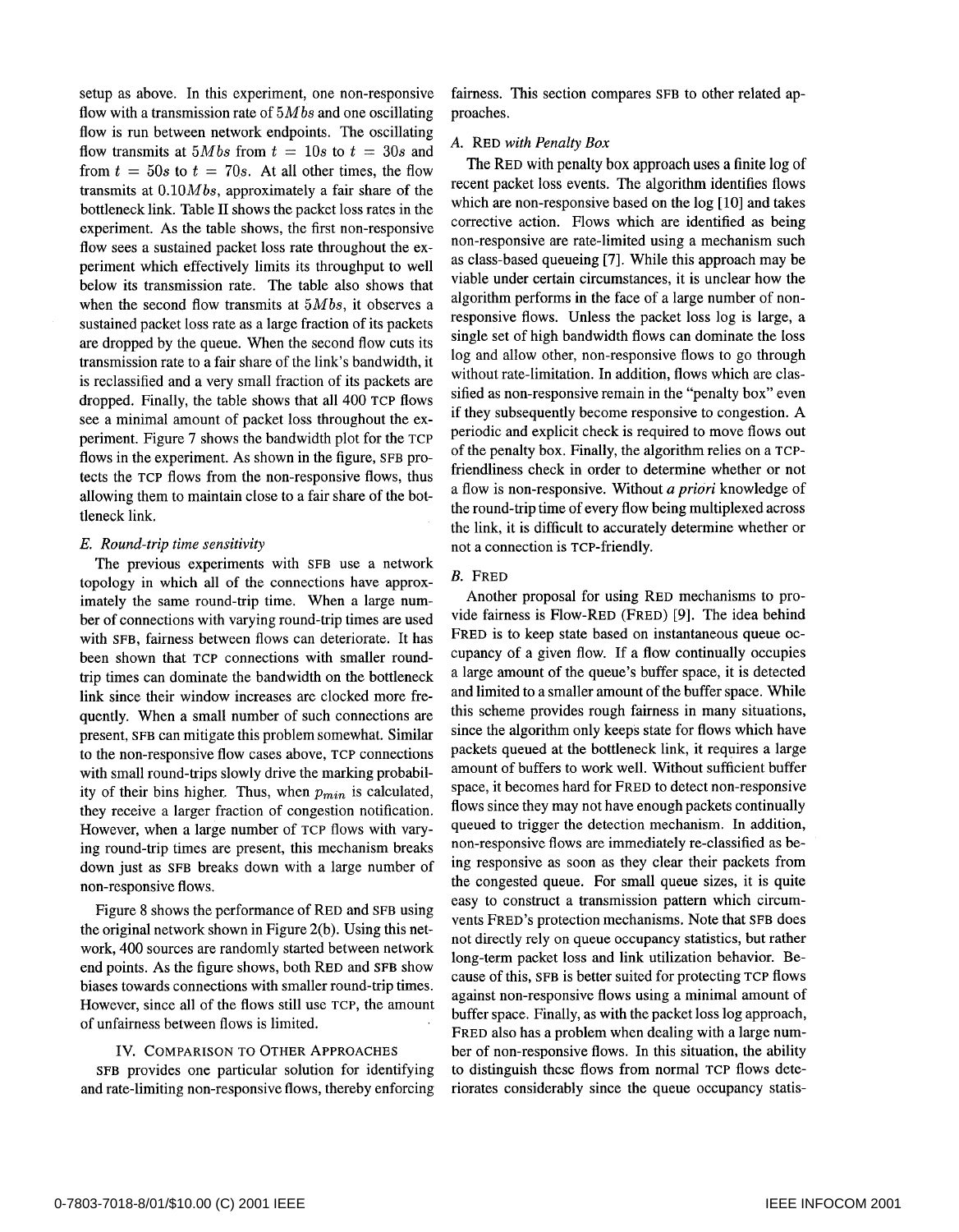

Fig. 8. Bandwidth of TCP flows over varying round-trip times.

tics used in the algorithm become polluted. By not using packet loss as a means for identifying non-responsive flows, FRED cannot make the distinction between  $N$  TCP flows multiplexed across a link versus  $N$  non-responsive flows multiplexed across a link.

# C. RED with per-flow Queueing

A RED-based, per-active flow approach has also been proposed for providing fairness [16]. The idea behind this approach is to do per-flow accounting and queueing only for flows which are active. The approach argues that since keeping a large amount of state is feasible, per-flow queueing and accounting is possible even in the core of the network. The drawbacks of this approach is that it provides no savings in the amount of state required. If N flows are active,  $O(N)$  amount of state must be kept to isolate the flows from each other. In addition, this approach does not address the large amount of legacy hardware which exists in the network. For such hardware, it may be infeasible to provide per-flow queueing and accounting. Because SFB provides considerable savings in the amount of state and buffers required, it is a more viable alternative.

## D. Stochastic Fair Queueing

Stochastic Fair Queueing (SFQ) is similar to an SFB queue with only one level of bins. The biggest difference is that instead of having separate queues, SFB uses the hash function for accounting purposes. Thus, SFB has two fundamental advantages over SFQ. The first is that it can make better use of its buffers. SFB gets some statistical multiplexing of buffer space as it is possible for the algorithm to overbook buffer space to individual bins in order to keep the buffer space fully utilized. As described in Section III-B, partitioning the available buffer space adversely impacts the packet loss rates and the fairness amongst TCP flows. The other key advantage is that SFB is a FIFO queueing discipline. As a result, it is possible to change the hash function on the fly without having to worry about packet re-ordering caused by mapping of flows into a different set of bins. Without additional tagging and book-keeping, applying the moving hash functions to SFQ can cause significant packet re-ordering.

### E. Core-Stateless Fair Queueing

Core-Stateless Fair Queueing [15] (CSFQ) is a highly scalable approach for enforcing fairness between flows without keeping any state in the core of the network. The approach relies on per-flow accounting and marking at the edge of the network in conjunction with a probabilistic dropping mechanism in the core of the network. The idea behind CSFQ is to estimate the rate of the flow at the ingress of the network or network cloud and to attach an estimate of the flow's sending rate to every packet that the flow sends. Given this label, intermediate routers at congested links in the network calculate a dropping probability which is derived from an estimate of a fair share of the bottleneck link capacity and the rate of the flow as identified in the label.

While CSFQ provides an elegant and efficient solution to providing fairness, it relies on the use of additional information that is carried in every packet of the flow. Thus, the scheme trades off overhead in the packet header at every network link for resource management overhead at the bottleneck router. In addition, it requires that both intermediate routers and edge devices adhere to the same labeling and dropping algorithm. A misconfigured or poorly implemented edge device can significantly impact the fairness of the scheme. SFB, on the other hand, does not rely on coordination between intermediate routers and edge markers and can peform well without placing additional overhead in packet headers.